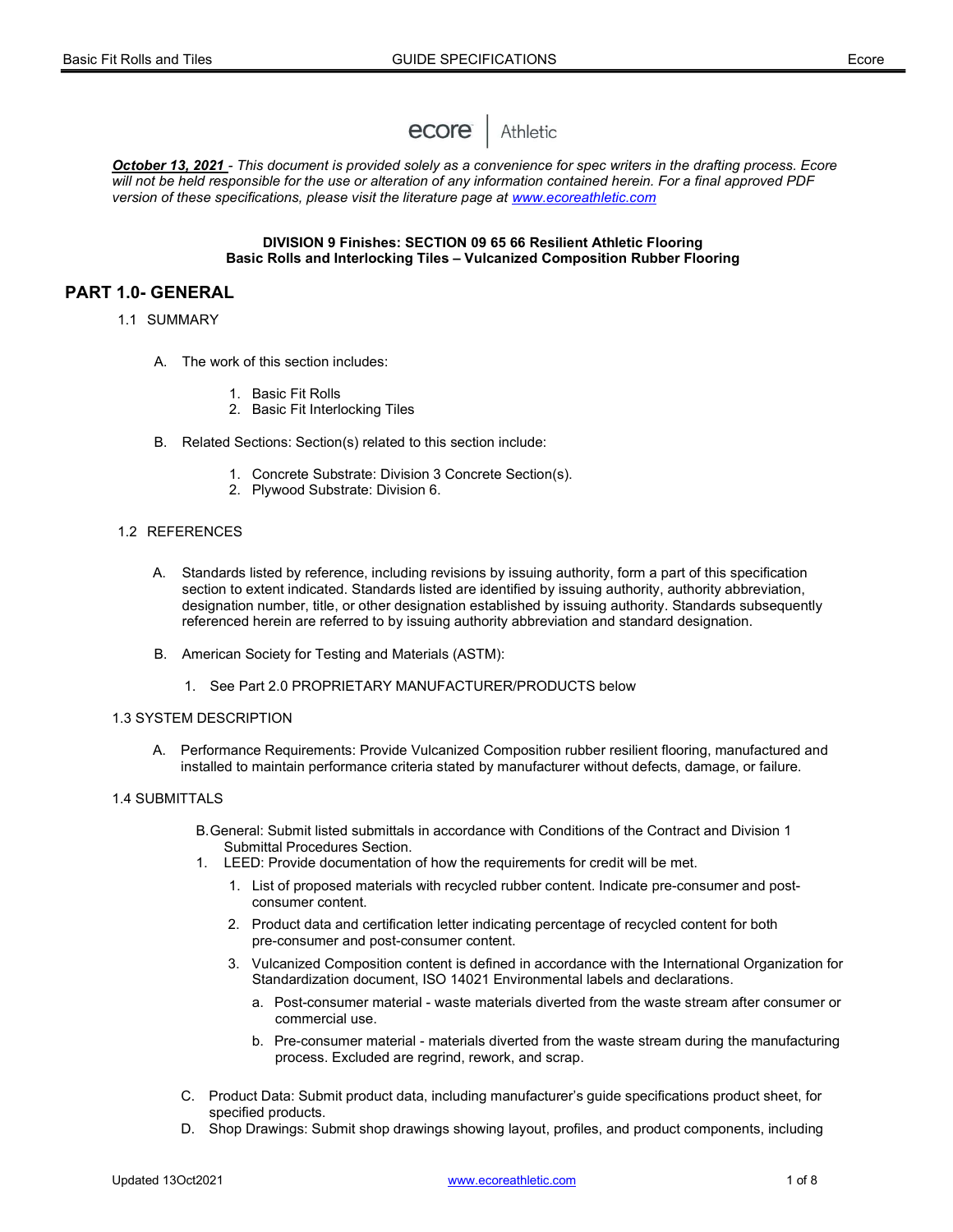anchorage, accessories, finish colors, patterns, and textures.

- E. Samples: Submit selection and verification samples for finishes, colors, and textures.
- F. Quality Assurance Submittals: Submit the following:
	- 1. Certificates: If required, certification of performance characteristics specified in this document shall be provided by the manufacturer.
	- 2. Manufacturer's Instructions: Manufacturer's installation instructions.

Specifier Note: Coordinate paragraph below with Part 3 Field Quality Requirements Article herein. Retain or delete as applicable.

- 3. Manufacturer's Field Reports: Manufacturer's field reports specified herein.
- G. Closeout Submittals: Submit the following:
- 1. Operation and Maintenance Data: Operation and maintenance data for installed products in accordance with Division 1 Closeout Submittals (Maintenance Data and Operational Data) Section. Include methods for maintaining installed products and precautions against cleaning materials and methods detrimental to finishes and performance.
- 2. Warranty: Warranty documents specified herein.

## 1.5 QUALITY ASSURANCE

- A. Qualifications:
	- 1. Installer Qualifications: Installer experienced in performing work of this section who has specialized in installation of work similar to that required for this project.
	- 2. Manufacturer's Qualifications: Manufacturer capable of providing field service representation during construction and approving application method.

Specifier Note: Paragraph below should list obligations for compliance with specific code requirements particular to this section. General statements to comply with a particular code are typically addressed in Conditions of Contract and Division 1 Regulatory Requirements Section. Regulatory Requirements: [specify applicable requirements of regulatory agencies].

- B. Mock-Ups: Install at project site a job mock-up using acceptable products and manufacturer-approved installation methods. Obtain Owner and Architect's acceptance of finish color, texture and pattern, and workmanship standard. Comply with Division 1 Quality Control (Mock-Up Requirements) Section.
	- 1. Mock-Up Size: [specify mock-up size].
	- 2. Maintenance: Maintain mock-up during construction for workmanship comparison; remove and legally dispose of mock-up when no longer required.
	- 3. Incorporation: Mock-up may be incorporated into final construction upon Owner's approval.
- C. Pre-installation Meetings: Conduct pre-installation meeting to verify project requirements, substrate conditions, manufacturer's instructions and manufacturer's warranty requirements. Comply with Division 1 Project Management and Coordination (Project Meetings) Section.
- D. Pre-installation Testing: Conduct pre-installation testing as follows: [specify substrate testing; consult with flooring manufacturer].

### 1.6 DELIVERY, STORAGE & HANDLING

- A. General: Comply with Division 1 Product Requirements Sections.
- B. Ordering: Comply with manufacturer's ordering instructions and lead time requirements to avoid construction delays.
- C. Delivery: Deliver materials in manufacturer's original, unopened, undamaged containers with identification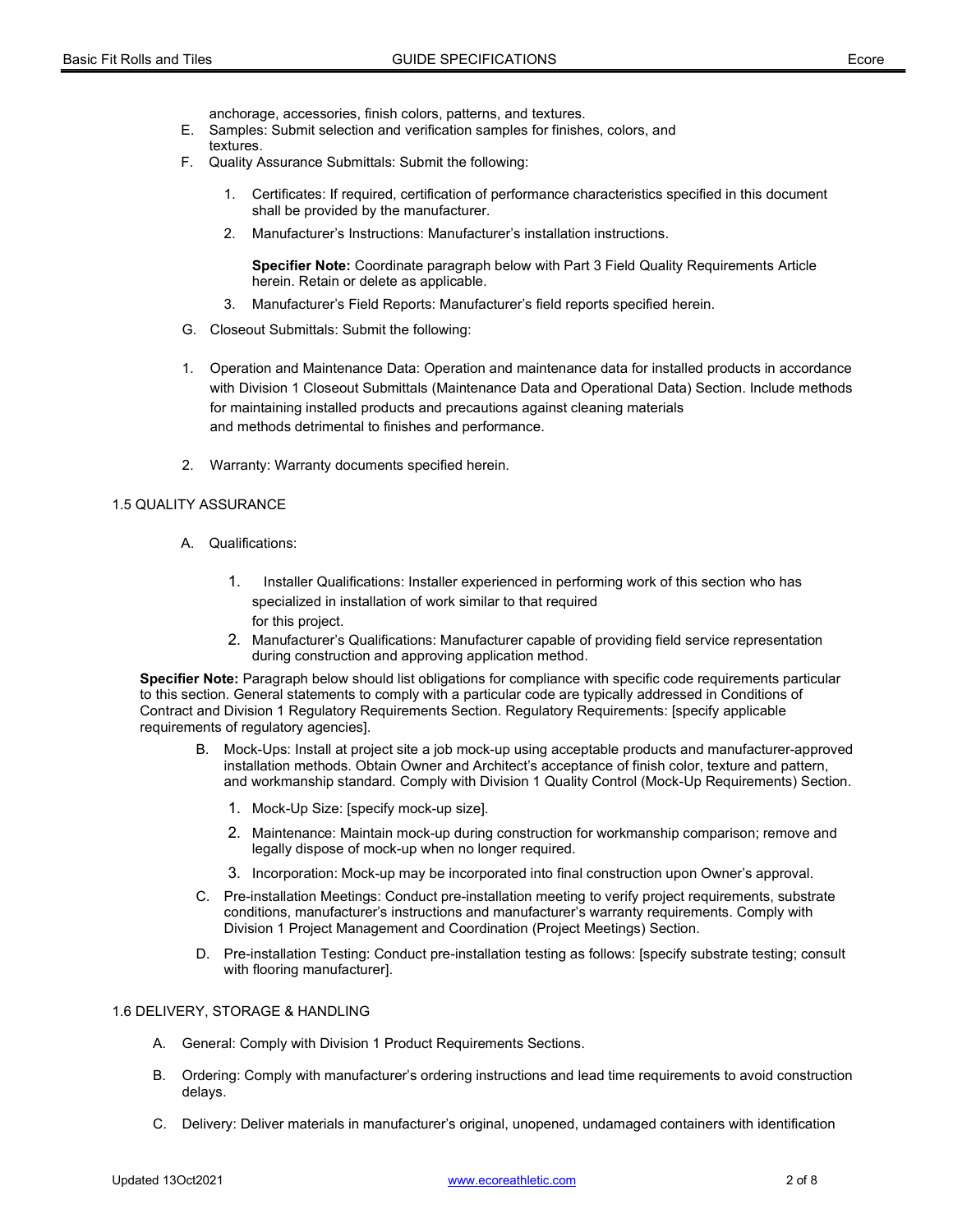labels intact.

D. Storage and Protection: Store materials at temperature and humidity conditions recommended by manufacturer and protect from exposure to harmful weather conditions.

#### 1.7 PROJECT CONDITIONS

- A. Temperature Requirements: Maintain air temperature in spaces where products will be installed for time period before, during, and after installation as recommended by manufacturer.
- B. Field Measurements: Verify actual measurements/openings by field measurements before fabrication; show recorded measurements on shop drawings. Coordinate field measurements and fabrication schedule with construction progress to avoid construction delays.

#### 1.8 WARRANTY

- A. Project Warranty: Refer to Conditions of the Contract for project warranty provisions.
- B. Manufacturer's Warranty: Submit, for owner's acceptance, manufacturer's standard warranty document executed by authorized company official. Manufacturer's warranty is in addition to, and not a limitation of, other rights owner may have under Contract Documents.

Specifier Note: Coordinate paragraph below with manufacturer's warranty requirements.

 1. Warranty Period: [Specify term.] years commencing in Date of Substantial Completion in accordance with manufacturer's published warranty.

# 1.9 MAINTENANCE

A. Extra Materials: Deliver to Owner extra materials from same production run as products installed. Package products with protective covering and identify with descriptive labels. Comply with Division 1 Closeout Submittals (Maintenance Materials) Section.

Specifier Note: Revise paragraph below, specifying size and percentage as required for project.

- 1. Quantity: Furnish quantity of vulcanized composition rubber flooring units equal to [Specify %.] of amount installed.
- 2. Cleaning: Furnish manufacturer's neutral cleaner for initial cleaning and maintenance of finished floor surface.
- 3. Delivery, Storage and Protection: Comply with Owner's requirements for delivery, storage, and protection of extra materials.

# PART 2.0 - PROPRIETARY MANUFACTURER/PRODUCTS

Specifier Note: Retain article below for proprietary method specification. Add product attributes performance characteristics, material standards and descriptions as applicable. Use of such phrases as "or equal" or "or approved equal" or similar phrases may cause ambiguity in specifications. Such phrases require verification (procedural, legal and regulatory) and assignment of responsibility for determining "or equal" products.

2.1 Basic Fit Rolls and Interlocking Tiles – Vulcanized Composition Rubber Flooring

- A. Manufacturer: Ecore International
	- 1. 715 Fountain Ave., Lancaster, PA 17601; Telephone: (866) 795-2732, (717) 295-3400; Fax: (717) 295-3414.
- B. Proprietary Product(s): Basic Fit Rolls, Tiles, and Interlocking Tiles
	- 1. Basic Fit Rolls and Interlocking Tiles Vulcanized Composition rubber resilient [sheet] [tile] flooring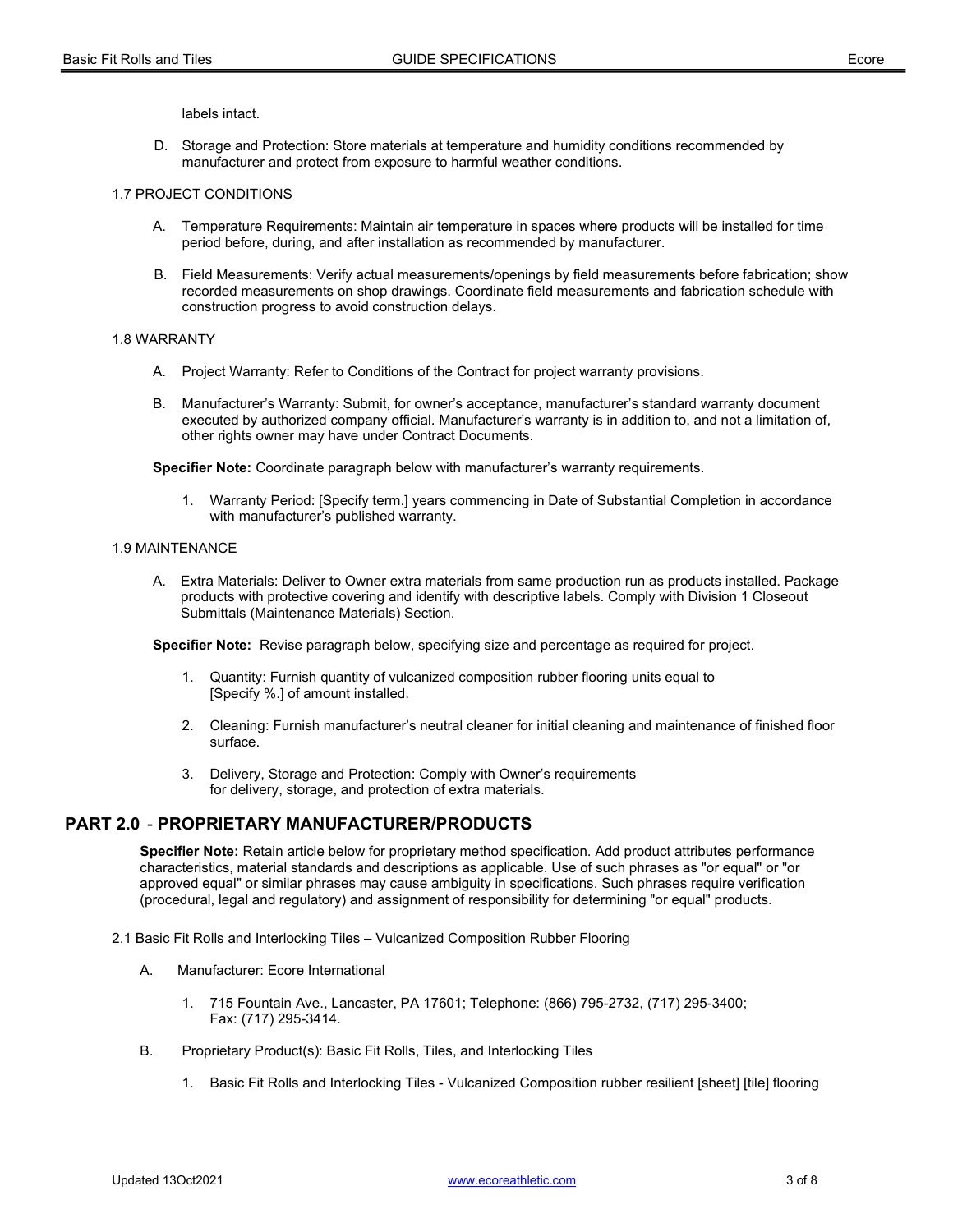$\overline{1}$ 

| <b>Basic Fit Rolls and Interlocking Tiles</b><br>Made from a formulation of high-quality post-consumer vulcanized composition rubber granules<br>encapsulated in a wear and water-resistant elastomeric network. |                     |                                                                                                                                                                                                                                                              |
|------------------------------------------------------------------------------------------------------------------------------------------------------------------------------------------------------------------|---------------------|--------------------------------------------------------------------------------------------------------------------------------------------------------------------------------------------------------------------------------------------------------------|
| <b>Performance Criteria</b>                                                                                                                                                                                      | <b>Test Method</b>  | Result                                                                                                                                                                                                                                                       |
| <b>Tensile Strength</b>                                                                                                                                                                                          | ASTM D412           | >200 PSI, min                                                                                                                                                                                                                                                |
| Flexibility $\frac{1}{4}$ " mandrel                                                                                                                                                                              | <b>ASTM F137</b>    | Pass                                                                                                                                                                                                                                                         |
| Thermal Resistance "R"                                                                                                                                                                                           | ASTM C518           | $0.10$ F-ft2-h/Btu                                                                                                                                                                                                                                           |
| <b>Static Load Limit</b>                                                                                                                                                                                         | ASTM F970 @ 400 PSI | $< 0.005$ in.                                                                                                                                                                                                                                                |
| Slip Resistance / Coefficient of Friction                                                                                                                                                                        | ASTM D2047          | > 0.9                                                                                                                                                                                                                                                        |
| VOCs / FloorScore / CHPS / CA 01350                                                                                                                                                                              | ASTM D5116          | Certified                                                                                                                                                                                                                                                    |
| <b>Color Stability</b>                                                                                                                                                                                           | <b>ASTM F1515</b>   | Good                                                                                                                                                                                                                                                         |
| <b>Chemical Resistance</b>                                                                                                                                                                                       | ASTM F925           | 1. 5% Acetic Acid: No Change<br>2. 70% Isopropyl Alcohol: No Change<br>3. 5% Sodium Hydroxide: No Change<br>4. 5% Hydrochloric Acid: No Change<br>5. 5% Ammonia: No Change<br>6. Bleach: No Change<br>7. 5% Phenol: No Change<br>8. Sulfuric Acid: No Change |
| Abrasion Resistance                                                                                                                                                                                              | ASTM D3389 / EN 649 | <1g, 100 cycles                                                                                                                                                                                                                                              |
| Flammability - Pill Test                                                                                                                                                                                         | ASTM D2859          | Pass                                                                                                                                                                                                                                                         |
| Vertical Deflection / Deformation                                                                                                                                                                                | <b>ASTM F2772</b>   | $0.7$ mm                                                                                                                                                                                                                                                     |
| Surface Effect Slip Resistance                                                                                                                                                                                   | <b>ASTM F2772</b>   | Pass                                                                                                                                                                                                                                                         |
| <b>Ball Rebound</b>                                                                                                                                                                                              | <b>ASTM F2772</b>   | 99.7%                                                                                                                                                                                                                                                        |
| Force Reduction                                                                                                                                                                                                  | <b>ASTM F2772</b>   | 12.6%                                                                                                                                                                                                                                                        |
| Ambient Noise Reduction, Sabin/ft <sup>2</sup>                                                                                                                                                                   | ASTM C423           | 0.10                                                                                                                                                                                                                                                         |
| <b>Impact Insulation Class</b>                                                                                                                                                                                   | ASTM E492           | 53 minimum                                                                                                                                                                                                                                                   |
| Delta IIC                                                                                                                                                                                                        | <b>ASTM E2179</b>   | 22                                                                                                                                                                                                                                                           |
| <b>Force Reduction</b>                                                                                                                                                                                           | Deltec              | 10.4%                                                                                                                                                                                                                                                        |
| <b>Energy Restitution</b>                                                                                                                                                                                        | <b>Deltec</b>       | 71.9%                                                                                                                                                                                                                                                        |
| Sound Transmission Coefficient                                                                                                                                                                                   | ASTM E90            | 54 Minimum                                                                                                                                                                                                                                                   |
| <b>Roll Dimensions</b>                                                                                                                                                                                           | Manufacturer        | 4' wide x 25 LF min./ 1.22M x 7.62M<br>Specify:<br>[48" x 8 mm standard],<br>[48" x]<br>6 mm custom] or<br>$[48" \times 9$ mm<br>custom]                                                                                                                     |
| Standard Roll Tolerance Width                                                                                                                                                                                    | Manufacturer        | $+3/4" - 0" / +19mm - 0mm$                                                                                                                                                                                                                                   |
| Standard Roll Tolerance Length                                                                                                                                                                                   | Manufacturer        | $+1\% - 0"$                                                                                                                                                                                                                                                  |
| <b>Standard Roll Tolerance Thickness</b>                                                                                                                                                                         | Manufacturer        | $+/- 0.3$ mm                                                                                                                                                                                                                                                 |
| Interlocking Tile Dimensions                                                                                                                                                                                     | Manufacturer        | 23" x 23" x 8mm                                                                                                                                                                                                                                              |
| Standard Interlocking Tile Tolerance<br>length / Width                                                                                                                                                           | Manufacturer        | ± 0.5%                                                                                                                                                                                                                                                       |
| Standard Interlocking Tile Tolerance<br><u>Thickness</u>                                                                                                                                                         | Manufacturer        | ± 0.3mm                                                                                                                                                                                                                                                      |

# 2.2 PRODUCT SUBSTITUTIONS

A. Substitutions: No substitutions permitted.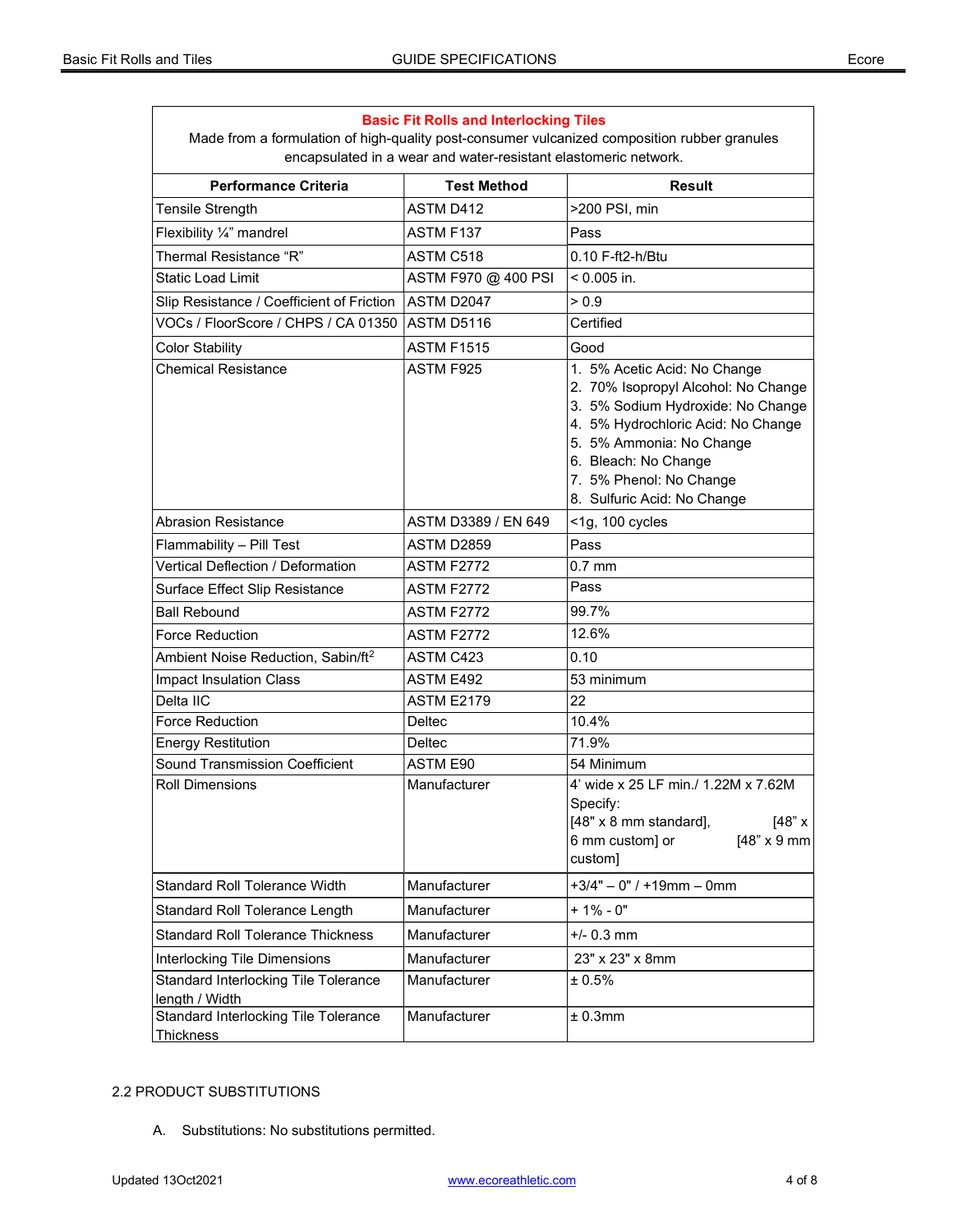### 2.3 RELATED MATERIALS

A. Related Materials: Refer to other sections listed in Related Sections paragraph herein for related materials.

### 2.4 SOURCE QUALITY

A. Source Quality: Obtain Vulcanized Composition rubber resilient flooring materials from a single manufacturer.

# PART 3.0 – EXECUTION

Specifier Note: Revise article below to suit project requirements and specifier's practice.

### 3.1 MANUFACTURER'S INSTRUCTIONS

 A. Compliance: Comply with manufacturer's product data, including product technical bulletins, product catalog installation instructions, and product carton instructions for installation.

## 3.2 EXAMINATION

 A. Site Verification of Conditions: Verify substrate conditions, which have been previously installed under other sections, are acceptable for product installation in accordance with manufacturer's instructions.

# 3.3 PREPARATION

A. Surface Preparation: [Specify applicable product preparation requirements.]

Specifier Note: Coordinate article below with manufacturer's recommended installation details and requirements.

## 3.4 ERECTION / INSTALLATION / APPLICATION / CONSTRUCTION

- A. Vulcanized Composition Rubber Flooring Installation: Comply with Ecore Athletic Installation Manual for installation procedures and techniques for Basic Rolls and Interlocking Tiles - Vulcanized Composition rubber resilient flooring installation.
- B. Finish Color/Textures/Patterns: [Specify installation finishes coordinated with finishes specified in Part 2 Products.]
- C. Related Products Installation: Refer to other sections listed in Related Sections paragraph herein for related products installation.

# 3.5 FIELD QUALITY REQUIREMENTS

Specifier Note: Edit paragraph below. Establish number and duration of periodic site visits with owner and manufacturer and specify below. Consult with manufacturer for services required. Coordinate paragraph below with Division 1 Quality Assurance Section and Part 1 Quality Assurance Submittals herein. Delete if manufacturer's field service not required.

 A. Manufacturer's Field Services: Upon owner's request, provide manufacturer's field service consisting of product use recommendations and periodic site visits for inspection of product installation in accordance with manufacturer's instructions.